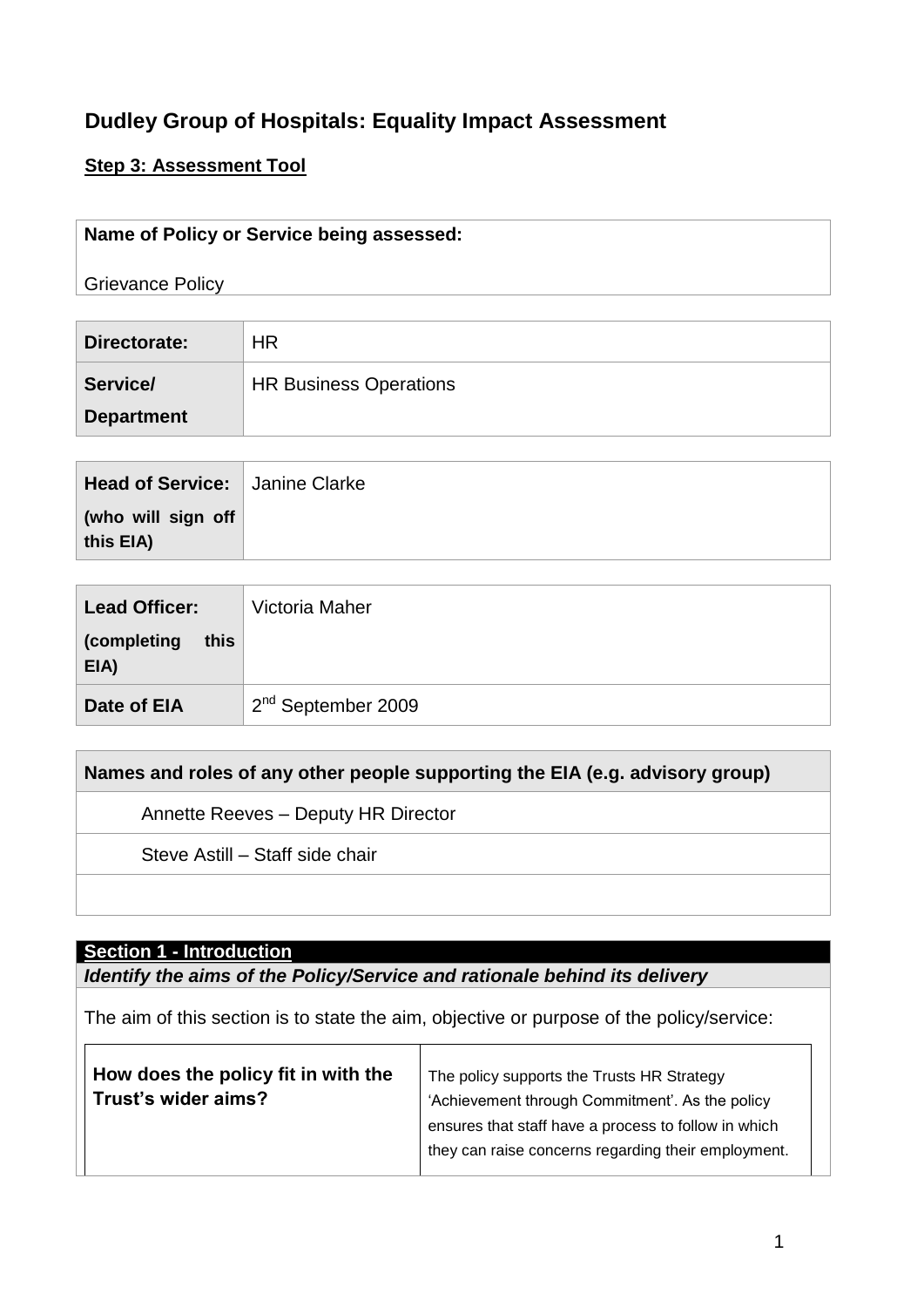| Is the policy/service delivered by<br>one department/directorate or in<br>conjunction with other<br>departments, agencies etc? Which? | This policy will be delivered across the Trust by<br>the HR team and line managers.                                                                 |
|---------------------------------------------------------------------------------------------------------------------------------------|-----------------------------------------------------------------------------------------------------------------------------------------------------|
| State the underlying aims and<br>objectives of the policy/service and<br>what it is trying to achieve.                                | The aim of the policy is to ensure that all staff<br>are aware of the avenues available to them<br>to raise concerns regarding their<br>employment. |
| Who are the main stakeholders in<br>relation to this policy/service?                                                                  | The main stakeholders are staff side<br>representatives, HR, Directors, CD's, MSH,<br>heads of service and Matrons.                                 |

*How is the policy/service delivered?*

| Is there a target group for this<br>service or policy?                         | The Target group is all staff.                                           |
|--------------------------------------------------------------------------------|--------------------------------------------------------------------------|
| Are there any eligibility criteria? If<br>so state                             | <b>No</b>                                                                |
| Is it in-patient/out-patient or staff<br>service/policy?                       | N/A                                                                      |
| Is the service in-house or<br>contracted out?                                  | In house - Trust HR team.                                                |
| Is it delivered by staff directly<br>employed by the Trust or agency<br>staff? | The policy will be delivered by staff directly<br>employed by the Trust. |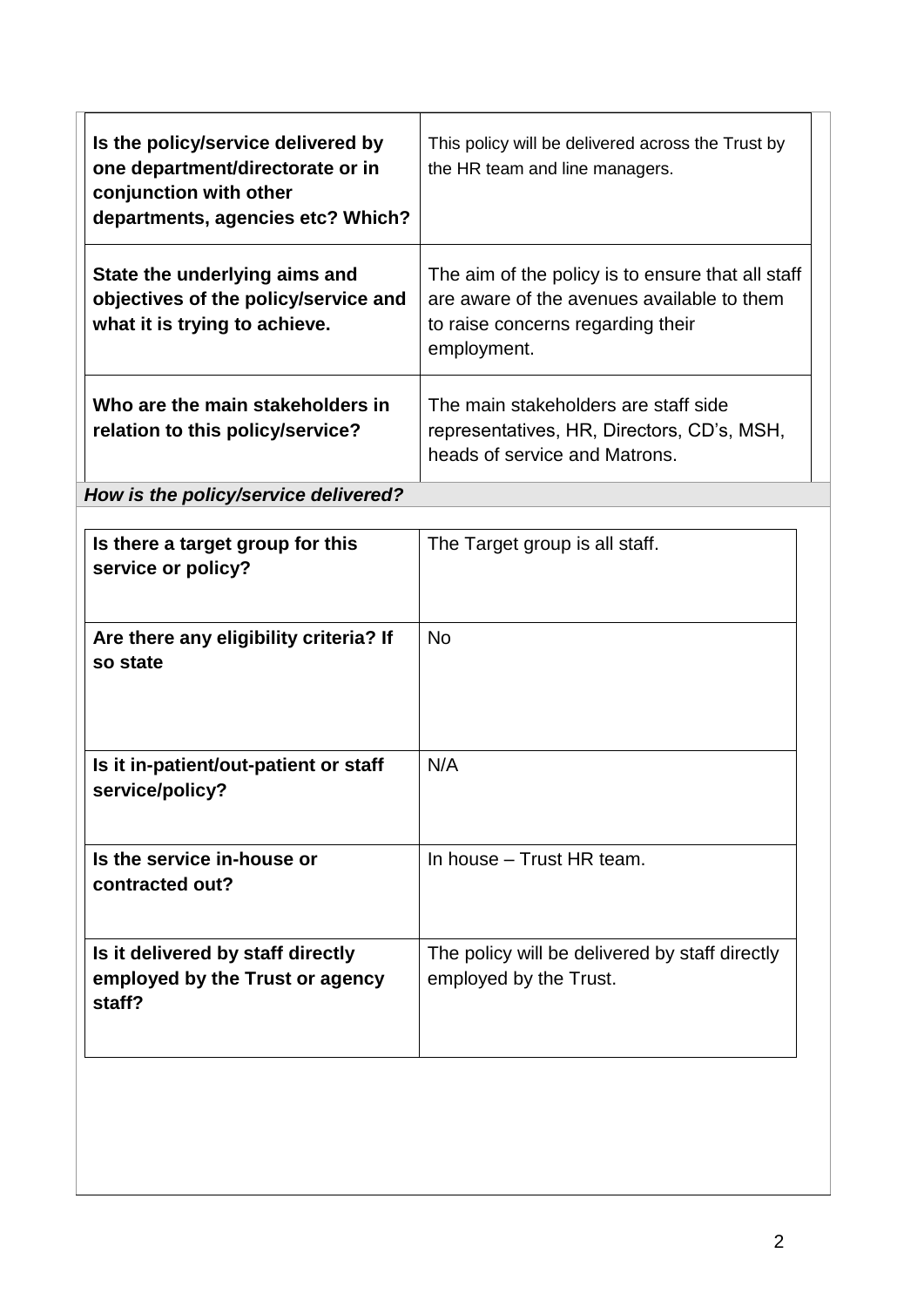### **Section 2 - Data collection and analysis**

Impact assessment should aim to promote equality across the following six 'equality areas':

- Age
- Disability
- Ethnicity/Race
- Faith/religious belief
- Gender (includes gender identity)
- Sexual orientation.

*Note: Corporate data collection systems may not yet facilitate the collection of data for all these areas. Data collection may vary across service provision. (In some instances it may not be possible/appropriate to monitor each of the groups below. However, what data exists should inform the assessment and any gaps in data should be highlighted by the assessment).* 

**In the context of the policy or service being assessed, what equalities**   $\bullet$ **monitoring data is collected in relation to the following areas:**

*Note: this question may be more relevant to service areas than policies, should initially be applied to both).*

|                                                                       | Age                                                                                | <b>Disability</b>                                                                  | Ethnicity/<br>Race                                                                 | <b>Faith</b>                                                                       | Gender/<br><b>Gender</b><br>identity                                            | <b>Sexual</b><br>orientation                                                    |
|-----------------------------------------------------------------------|------------------------------------------------------------------------------------|------------------------------------------------------------------------------------|------------------------------------------------------------------------------------|------------------------------------------------------------------------------------|---------------------------------------------------------------------------------|---------------------------------------------------------------------------------|
| <b>Profile of</b><br>service users                                    | All age<br>groups.                                                                 | All<br>abilities                                                                   | <b>All Ethnic</b><br>groups                                                        | All Faith<br>Groups                                                                | All gender<br>and gender<br>identity.                                           | All sexual<br>orientation                                                       |
| <b>Profile of</b><br>staff<br>delivering the<br>service               | Various<br>age<br>groups                                                           | All<br>abilities                                                                   | White<br><b>British</b>                                                            | Various<br>Faith<br>Groups                                                         | Various<br>genders<br>and gender<br>identity.                                   | Various<br>sexual<br>orientation.                                               |
| Profile of any<br>training<br>available and<br>who has<br>taken it up | <b>TBC</b><br>Training<br>will be<br>provided<br>once the<br>policy is<br>approved | <b>TBC</b><br>Training<br>will be<br>provided<br>once the<br>policy is<br>approved | <b>TBC</b><br>Training<br>will be<br>provided<br>once the<br>policy is<br>approved | <b>TBC</b><br>Training<br>will be<br>provided<br>once the<br>policy is<br>approved | <b>TBC</b><br>Training will<br>be provided<br>once the<br>policy is<br>approved | <b>TBC</b><br>Training will<br>be provided<br>once the<br>policy is<br>approved |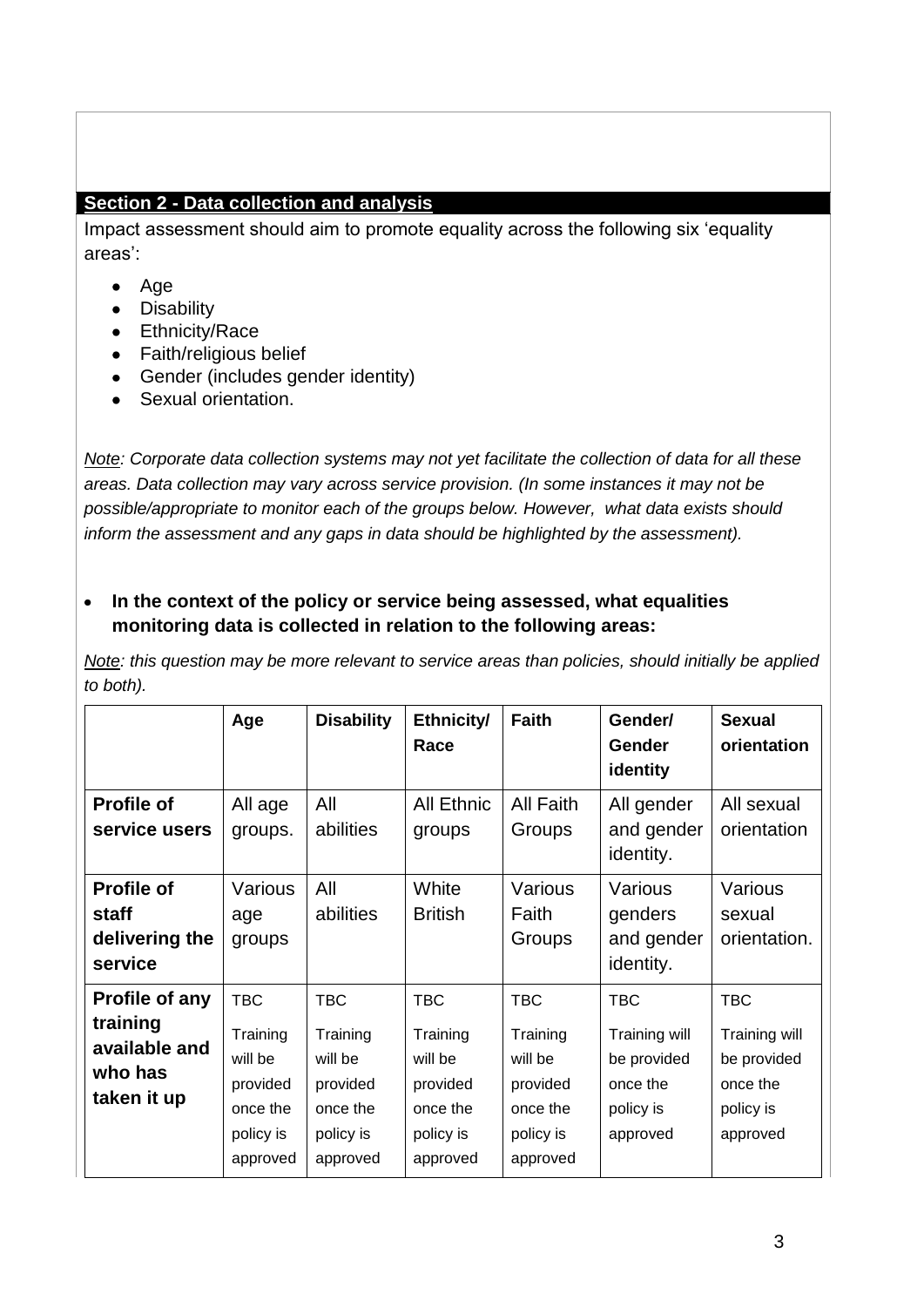| [Other relevant] |  |  |  |  |
|------------------|--|--|--|--|
| areas]           |  |  |  |  |
|                  |  |  |  |  |

Based on the above:

| What are the gaps in information<br>required?                                                                                                                                                                                               | No current information is held ont raining as<br>this will be delivered once the policy has been<br>launched. Diversity data will be collected and<br>monitored. |
|---------------------------------------------------------------------------------------------------------------------------------------------------------------------------------------------------------------------------------------------|------------------------------------------------------------------------------------------------------------------------------------------------------------------|
| Do you have information on the<br>profile of the local population<br>(where relevant) or of the patient<br>group or target group affected by<br>the policy/service? Or do you know<br>how to access this (this may be held<br>corporately)? | N/A                                                                                                                                                              |
| What steps need to be taken to<br>address any of the above?                                                                                                                                                                                 | N/A                                                                                                                                                              |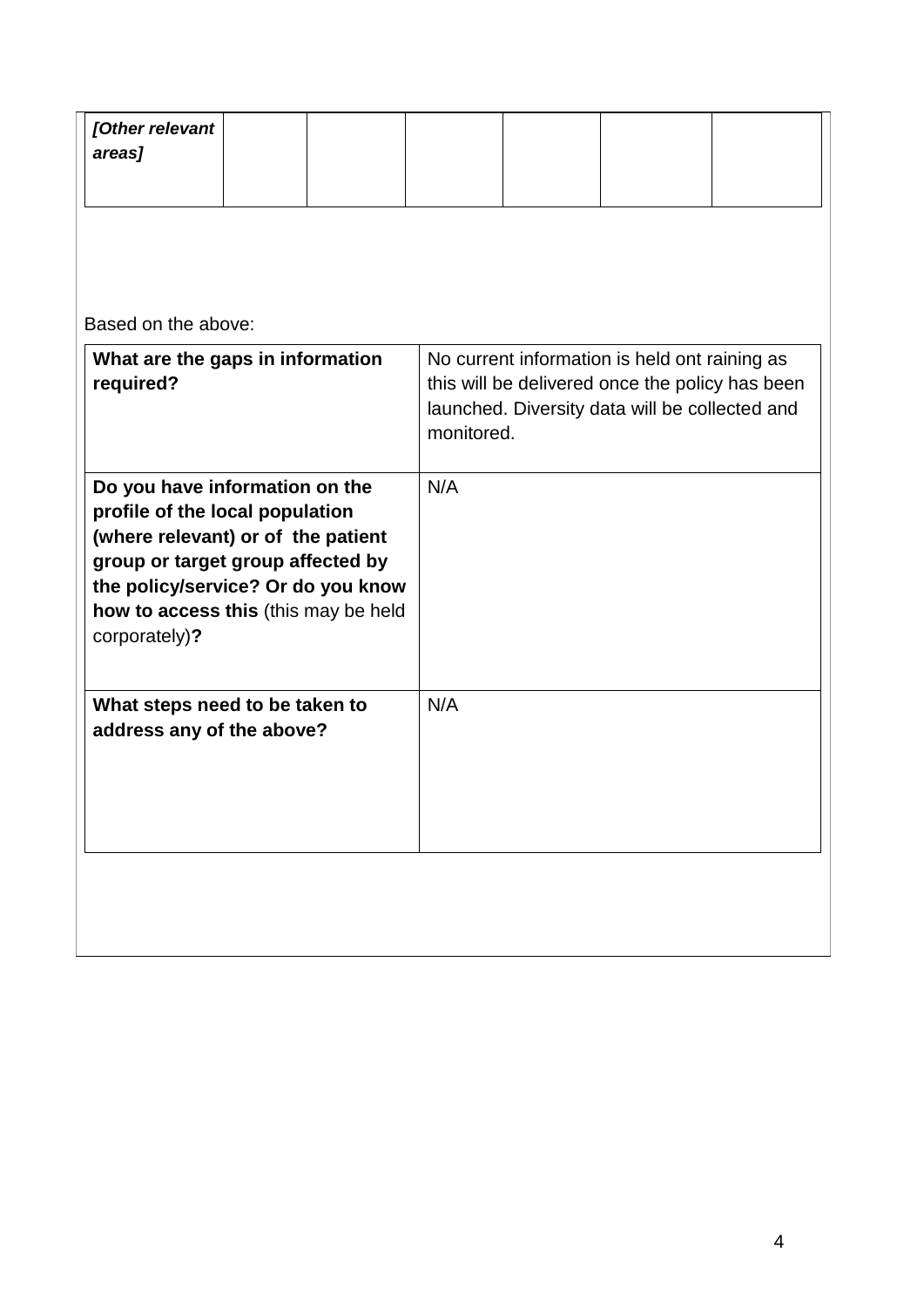## **Section 3 - Broad Needs Analysis of the Policy or Service Area**

Please set out your understanding of the needs of your service users and any barriers to having these needs met and any barriers to accessing/delivering your service.

| Does the customer profile of your<br>service reflect the local population<br>(where relevant) or the target group<br>for the service/policy? (You may<br>wish to refer to information held<br>corporately by the Trust that has been<br>drawn from census data). | N/A                                                                                                                      |
|------------------------------------------------------------------------------------------------------------------------------------------------------------------------------------------------------------------------------------------------------------------|--------------------------------------------------------------------------------------------------------------------------|
| How are people from each equality<br>group reflected in the policy/take-<br>up of services? Is there any under<br>or over representation by certain<br>groups? Are there any known<br>explanations for this?                                                     | Employees who raise concerns under this<br>policy, will be monitored on an annual basis<br>from a diversity prospective. |
| Are staff trained in equality<br>awareness and cultural awareness<br>relevant to the needs of your<br>service user group? (Where staff<br>are the 'user group', are managers<br>trained)?                                                                        | All HR staff are trained in diversity.                                                                                   |
| Are there any factors about the<br>policy or the way the service is<br>delivered that could have an<br>equalities impact? Consider<br>referral routes; physical access;<br>translation and interpreting<br>services etc.                                         | Individuals would be supported through any<br>reasonable adjustments necessary.                                          |
| What methods do you use to<br>ensure that people from diverse<br>groups and communities are<br>reflected in the policy/have access<br>to the service?                                                                                                            | This policy is inclusive to all staff.                                                                                   |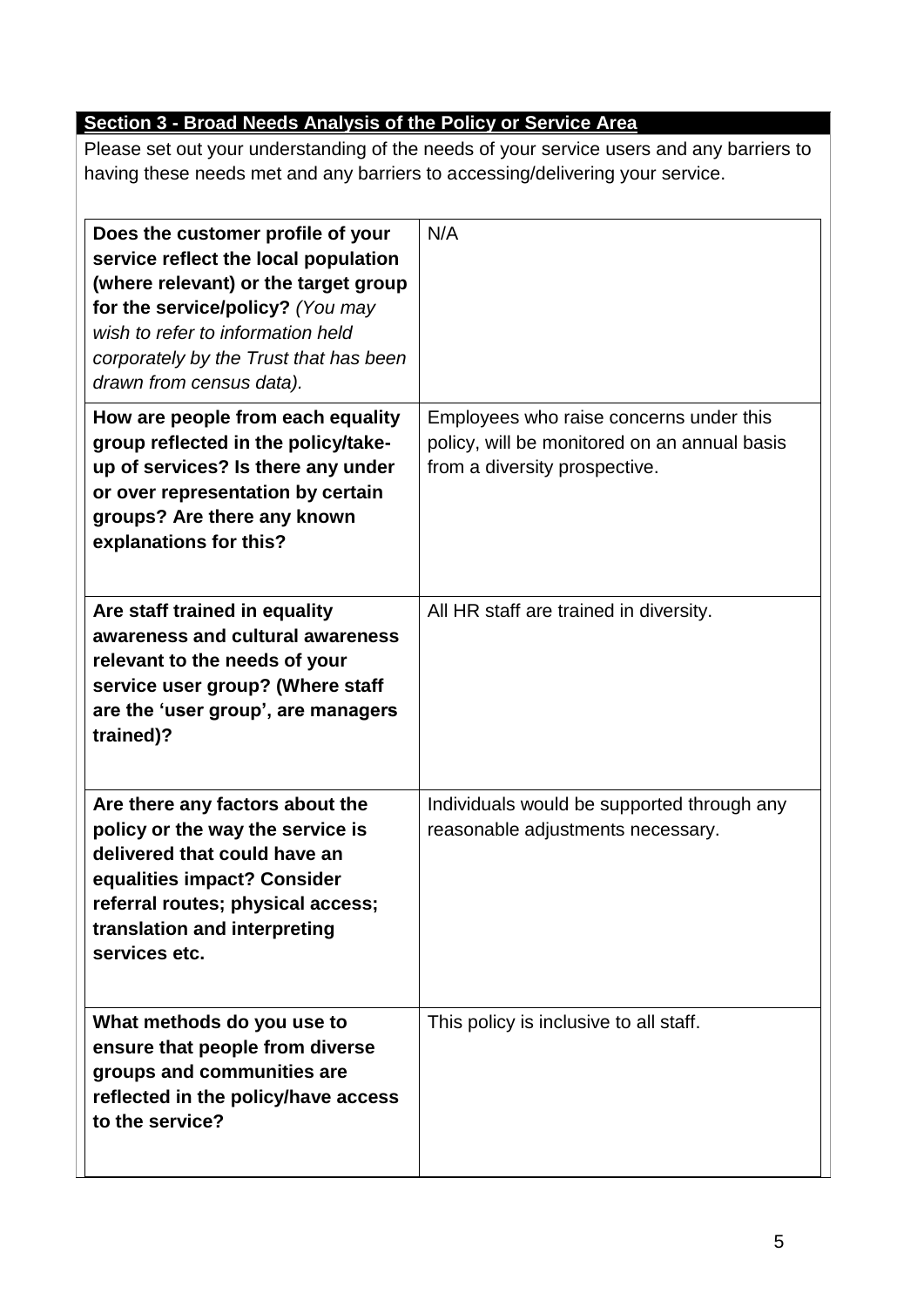| Are there any measures in place, if<br>appropriate, to ensure that<br>traditionally excluded communities<br>(e.g. minority ethnic groups, people<br>with learning disabilities etc) are<br>not excluded from the policy/have<br>access to the service? | This policy will be monitored to ensure that it is<br>inclusive to all.         |
|--------------------------------------------------------------------------------------------------------------------------------------------------------------------------------------------------------------------------------------------------------|---------------------------------------------------------------------------------|
| Has the policy/service been subject<br>to any complaints, which involve<br>equality issues?                                                                                                                                                            | <b>No</b>                                                                       |
| What relevant consultation<br>exercises have been carried out<br>over the last two years and/or are<br>planned in the near future? (e.g.<br><b>Patient Forums, community</b><br>groups, special interest groups etc)                                   | Consultation of this policy has taken place with<br>staff side representatives. |
| (You may need to consult with groups<br>as part of this assessment or as part<br>of the action plan arising from the<br>assessment)                                                                                                                    |                                                                                 |
| Were there/are there any<br>implications for equalities groups<br>arising from these consultations?                                                                                                                                                    | <b>No</b>                                                                       |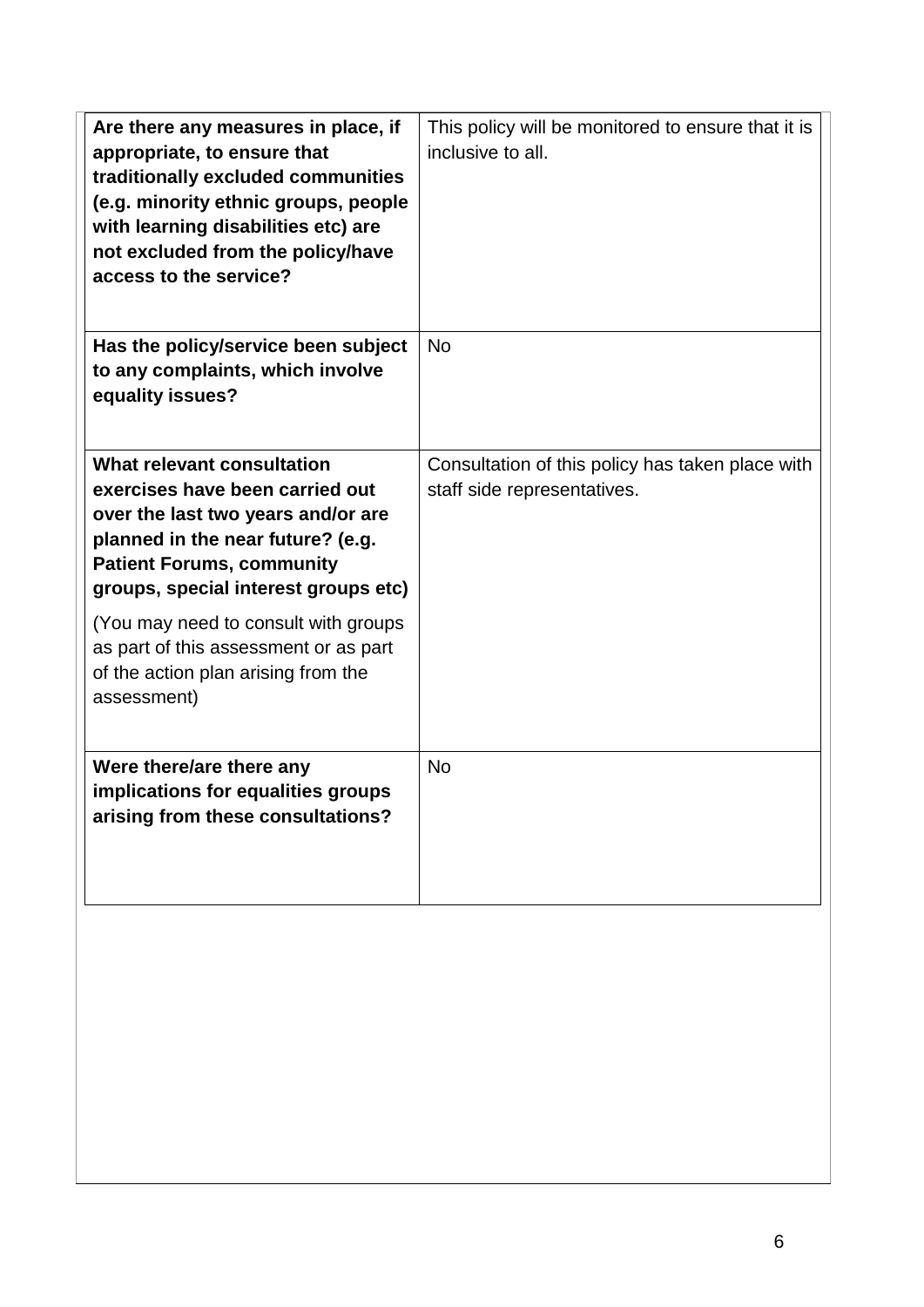# **Section 4 - Assessment**

Based on the information you have gathered above:

|                                                                                                                                                      | Age                                                                                                                                            | <b>Disability</b>                                                                                                                             | Ethnicity/<br>Race                                                                                                                            | <b>Faith</b>                                                                                                                                  | Gender/<br>Gender<br>identity                                                                                                              | <b>Sexual</b><br>orientation                                                                                                               |
|------------------------------------------------------------------------------------------------------------------------------------------------------|------------------------------------------------------------------------------------------------------------------------------------------------|-----------------------------------------------------------------------------------------------------------------------------------------------|-----------------------------------------------------------------------------------------------------------------------------------------------|-----------------------------------------------------------------------------------------------------------------------------------------------|--------------------------------------------------------------------------------------------------------------------------------------------|--------------------------------------------------------------------------------------------------------------------------------------------|
| Have you<br>identified any<br>differential<br>impacts of<br>the policy /<br>service on<br>any of the<br>equality<br>groups?                          | No                                                                                                                                             | <b>No</b>                                                                                                                                     | <b>No</b>                                                                                                                                     | <b>No</b>                                                                                                                                     | <b>No</b>                                                                                                                                  | <b>No</b>                                                                                                                                  |
| Have you<br>identified any<br>good practice<br>in promoting<br>equality?                                                                             | Regular<br>Monitoring<br>and<br>ensuring<br>that<br>workshops<br>regarding<br>this policy<br>are rolled<br>out with a<br>diversity<br>element. | Regular<br>Monitoring<br>and<br>ensuring<br>that<br>workshops<br>regarding<br>this policy<br>are rolled<br>out with a<br>diversity<br>element | Regular<br>Monitoring<br>and<br>ensuring<br>that<br>workshops<br>regarding<br>this policy<br>are rolled<br>out with a<br>diversity<br>element | Regular<br>Monitoring<br>and<br>ensuring<br>that<br>workshops<br>regarding<br>this policy<br>are rolled<br>out with a<br>diversity<br>element | Regular<br>Monitoring<br>and ensuring<br>that<br>workshops<br>regarding this<br>policy are<br>rolled out<br>with a<br>diversity<br>element | Regular<br>Monitoring<br>and ensuring<br>that<br>workshops<br>regarding<br>this policy<br>are rolled out<br>with a<br>diversity<br>element |
| In what way<br>does the<br>policy/<br>service work<br>to eliminate<br>discrimin-<br>ation?<br>How does the<br>policy/<br>service<br>promote<br>equal | The policy<br>is fully<br>inclusive;<br>however it<br>will be<br>monitored<br>on a<br>regular<br>basis.<br>Yes                                 | The policy<br>is fully<br>inclusive;<br>however it<br>will be<br>monitored<br>on a<br>regular<br>basis<br>Yes                                 | The policy<br>is fully<br>inclusive;<br>however it<br>will be<br>monitored<br>on a<br>regular<br>basis<br>Yes                                 | The policy<br>is fully<br>inclusive;<br>however it<br>will be<br>monitored<br>on a<br>regular<br>basis<br>Yes                                 | The policy is<br>fully<br>inclusive;<br>however it<br>will be<br>monitored on<br>a regular<br>basis<br>Yes                                 | The policy is<br>fully<br>inclusive;<br>however it<br>will be<br>monitored on<br>a regular<br>basis<br>Yes                                 |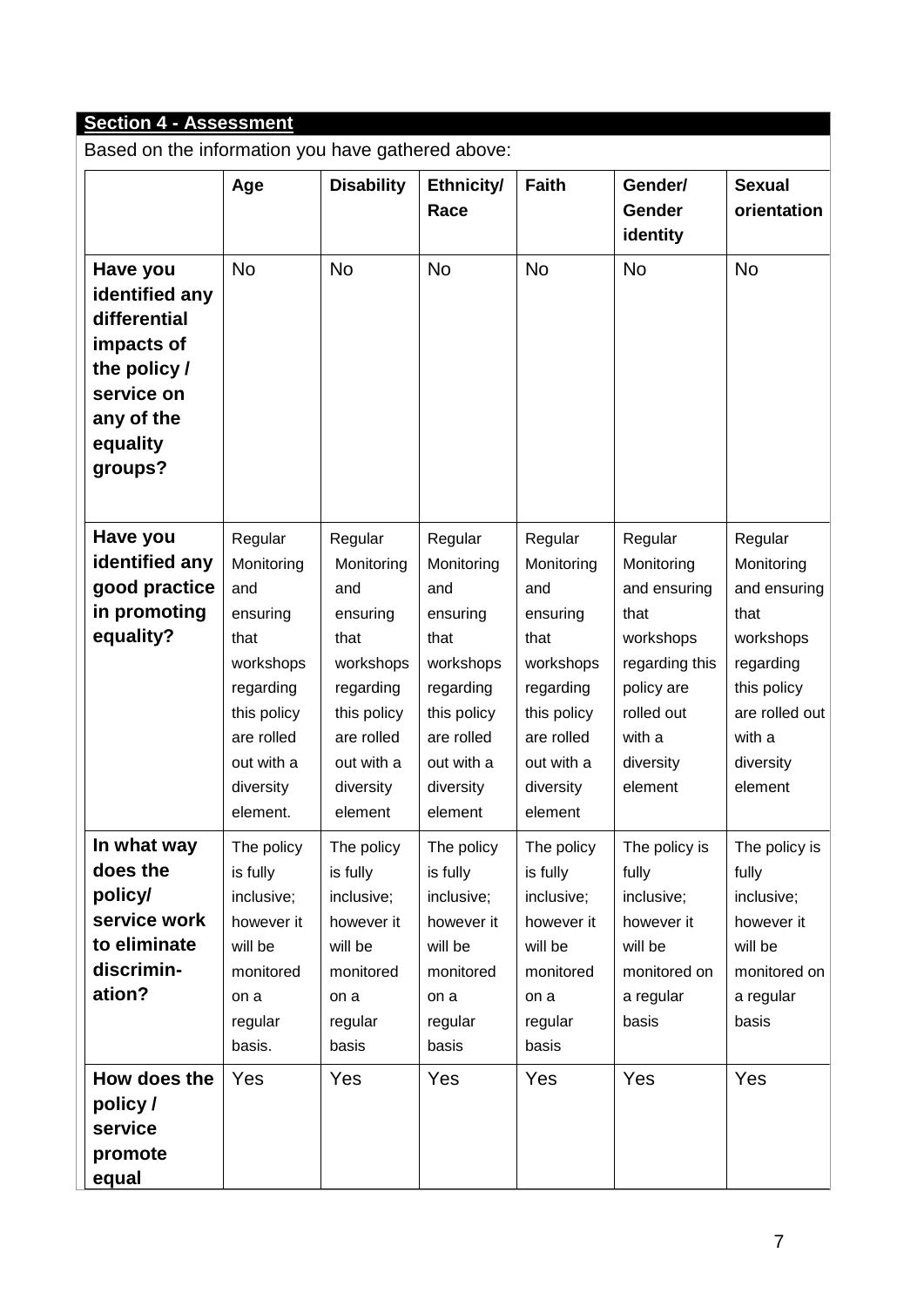| opportunities<br>? |              |              |              |              |               |               |
|--------------------|--------------|--------------|--------------|--------------|---------------|---------------|
| How does the       | Through      | Through      | Through      | Through      | Through       | Through       |
| policy/            | ensuring     | ensuring     | ensuring     | ensuring     | ensuring that | ensuring that |
| service            | that all     | that all     | that all     | that all     | all employees | all           |
| contribute to      | employees    | employees    | employees    | employees    | fully         | employees     |
| better             | fully        | fully        | fully        | fully        | understand    | fully         |
| community          | understand   | understand   | understand   | understand   | the avenues   | understand    |
| cohesion and       | the          | the          | the          | the          | available to  | the avenues   |
| good               | avenues      | avenues      | avenues      | avenues      | them to raise | available to  |
| community          | available to | available to | available to | available to | concerns      | them to raise |
| relations?         | them to      | them to      | them to      | them to      | regarding     | concerns      |
|                    | raise        | raise        | raise        | raise        | their         | regarding     |
|                    | concerns     | concerns     | concerns     | concerns     | employment.   | their         |
|                    | regarding    | regarding    | regarding    | regarding    |               | employment.   |
|                    | their        | their        | their        | their        |               |               |
|                    | employmen    | employmen    | employmen    | employmen    |               |               |
|                    | t.           | t.           | t.           | t.           |               |               |
|                    |              |              |              |              |               |               |

| Are there are groups other than the | <b>No</b> |
|-------------------------------------|-----------|
| six 'equality groups' already       |           |
|                                     |           |
| considered that may be adversely    |           |
| affected by the policy?             |           |
|                                     |           |
|                                     |           |
|                                     |           |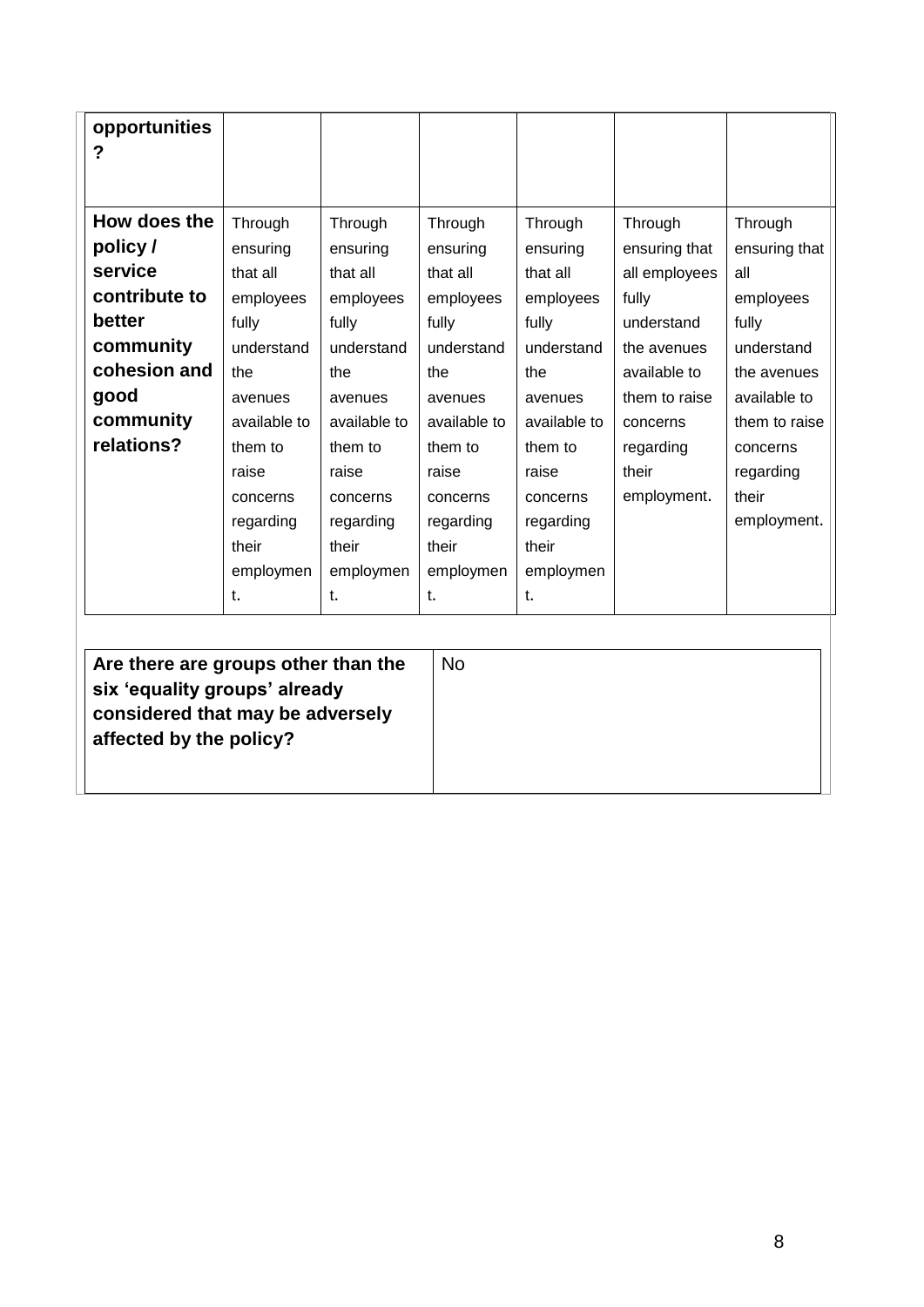| <b>Section 5 - Adverse Impact and recommended actions</b>                                                                                                                                                                                   |                                                           |
|---------------------------------------------------------------------------------------------------------------------------------------------------------------------------------------------------------------------------------------------|-----------------------------------------------------------|
| Based on the above analysis:                                                                                                                                                                                                                |                                                           |
| What if any, are the main areas<br>where adverse impact has been<br>identified/requiring improvement?                                                                                                                                       | <b>None</b>                                               |
| Does the adverse impact amount to<br>potential or actual discrimination?<br>(If Yes, or you are not sure, please<br>refer to your line manager or to<br>Human Resources Dept for further<br>advice and guidance.                            | <b>No</b>                                                 |
|                                                                                                                                                                                                                                             | <b>ACTION PLAN</b>                                        |
| What measures that can be taken<br>to remove or minimise any adverse<br>impact identified or how adverse<br>impact could be avoided in the<br>future? Please list the specific actions<br>and timescales for progressing these<br>measures. | Regular monitoring of the policy by the HR<br>Department. |
| What areas of good practice have<br>been identified through the EIA<br>process that could be replicated<br>elsewhere?                                                                                                                       | Monitoring.                                               |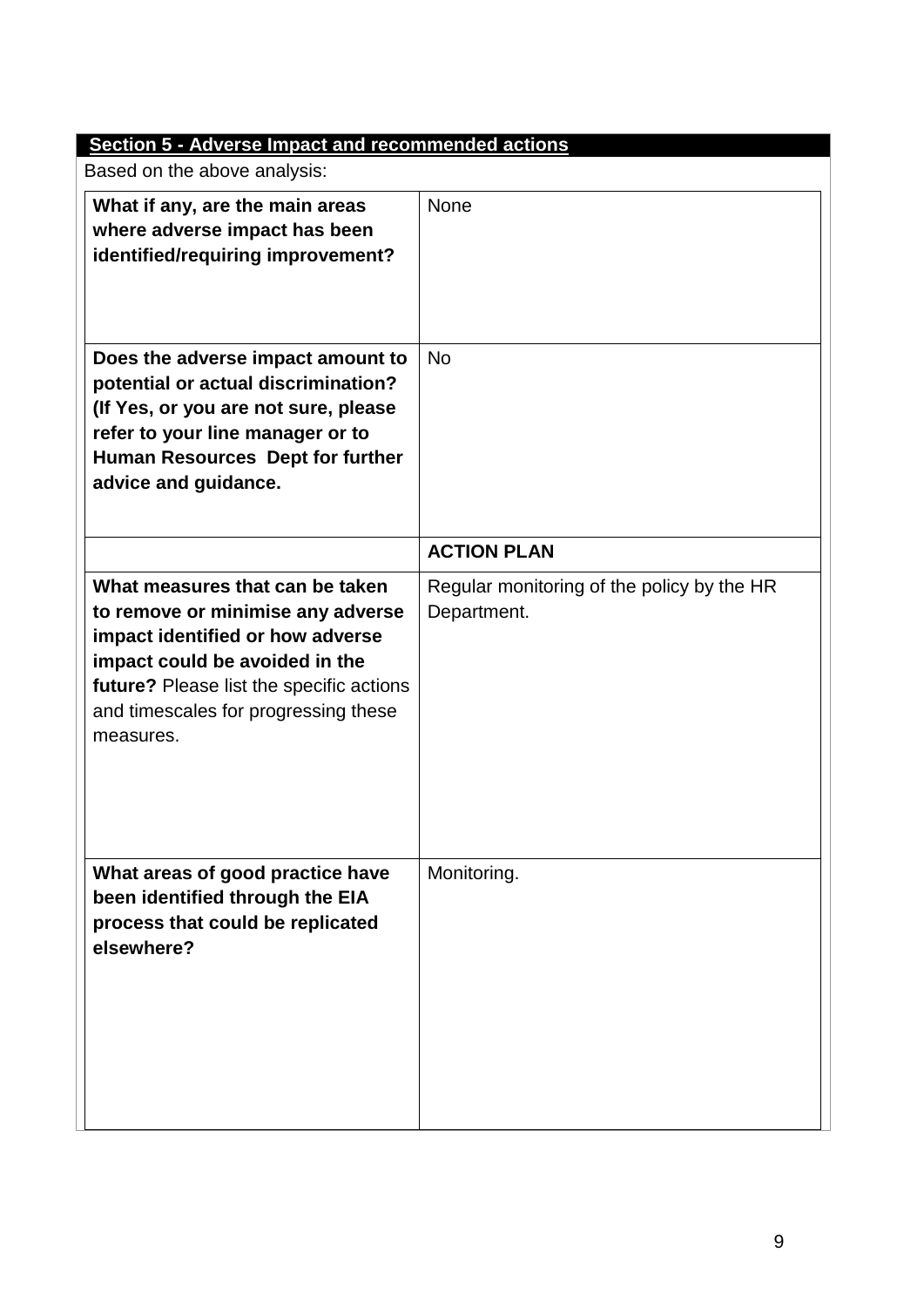### **Section 6 - Monitoring and Review of policy**

| The results of the EIA and action<br>plan should be sent to the Medical<br>Service Head, Matron or Head of<br>Department as appropriate, so it<br>can inform service planning and<br>development. | Date sent: 2 <sup>nd</sup> September 2009            |
|---------------------------------------------------------------------------------------------------------------------------------------------------------------------------------------------------|------------------------------------------------------|
| Each policy/service has to be<br>reviewed for equality impact every<br>three years.                                                                                                               | Date for next review: 2 <sup>nd</sup> September 2012 |

## **Section 7 – Signing off**

| Does this policy or service need to<br>be referred for further<br>assessment/legal advice? | <b>No</b> |
|--------------------------------------------------------------------------------------------|-----------|
| If Yes, please state what date your<br>line manager and HR manager have<br>been notified.  | Date:     |
|                                                                                            |           |

**Lead officer** completing the assessment:

Name: Victoria Maher

**Head of Service, Matron or Head of Department** to sign off the assessment:

Name: Janine Clarke – HR Director

| Signed: |
|---------|
|---------|

Date: 02/09/09